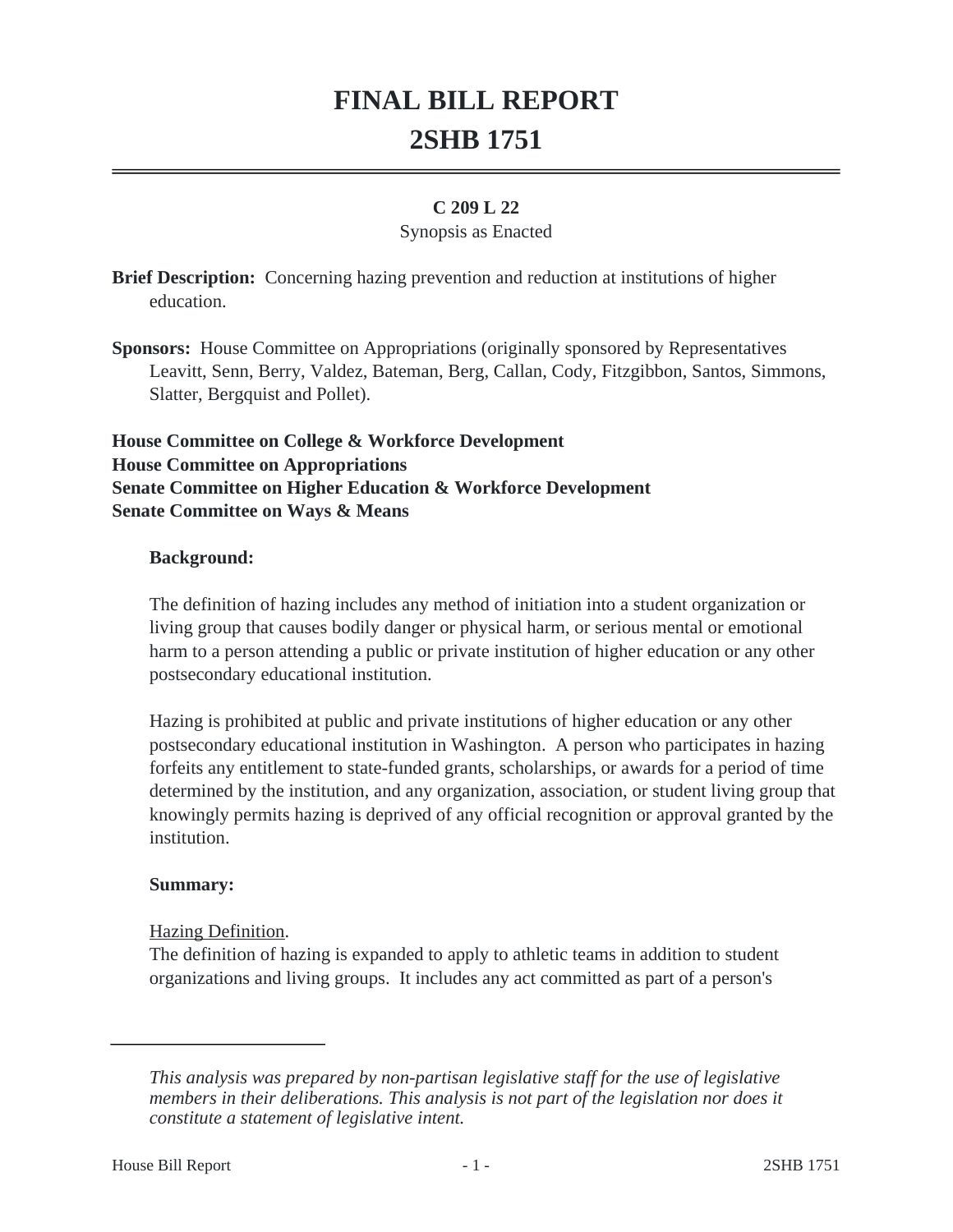recruitment, pledging, admission into, or affiliation with an athletic team, student organization, or living group in addition to initiation into such groups. The definition specifies that causing, directing, coercing, or forcing a person to consume any food, liquid, alcohol, drug, or other substance which subjects the person to risk of harm, regardless of the person's willingness to participate, is considered hazing.

## Hazing Violations Report.

Public and private institutions of higher education (institutions) must prohibit hazing both on and off campus in their codes of conduct. Beginning with the fall 2022 academic term, each institution must provide students with an educational program on hazing as part of new student orientation. The educational program must be posted on each institution's public website for parents, legal guardians, and volunteers.

Beginning in the 2022-2023 academic year, each institution must maintain and publicly report actual findings of hazing violations by any student organization, athletic team, or living group. Hazing violations include violations of the institution's code of conduct, antihazing policies, or state or federal laws relating to hazing or offenses related to alcohol, drugs, or sexual or physical assault. The report must include:

- the name of the student organization, athletic team, or living group;
- the date the investigation was initiated;
- the date on which the investigation ended with a finding that a violation occurred;
- a description of the incident;
- the details of the sanctions imposed; and
- the date the student organization, athletic team, or living group was charged with a violation.

The report must not include any personal or identifying information of individual students and is subject to the requirements of the federal Family Education Rights and Privacy Act. Institutions must maintain reports for five years and post them on their respective websites 45 calendar days before the start of the fall academic term and 10 days before the start of all other academic terms.

# Duty to Report Hazing.

Beginning in the fall 2022 academic term, each institution must provide hazing prevention education to each employee at the institution, either in person or electronically. The training must be provided annually for each employee and before the start of the next academic term for new employees. Employees and volunteers who have witnessed hazing or have reasonable cause to believe that hazing has or will occur must report such information to a designated authority at the institution. A person reporting hazing in good faith may not be sanctioned or punished for hazing unless the person is directly engaged in the planning, directing, or act of hazing reported. A person is not prohibited from independently reporting hazing or suspected hazing activity to law enforcement.

An employee is a person who is receiving wages from the institution and is in a position